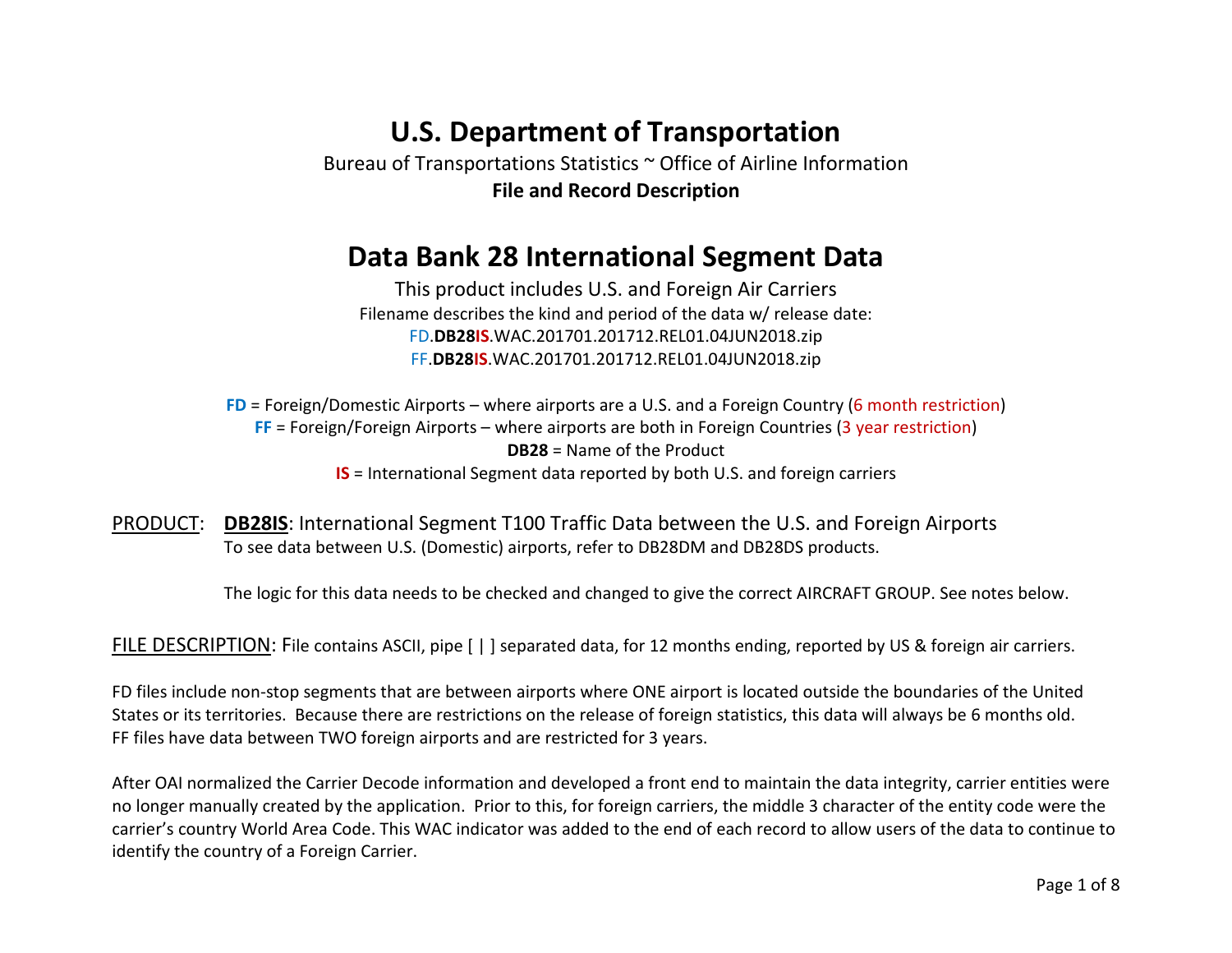### **RECORD FORMAT - T-100 International Segment Data Records:**

|                | <b>Carrier Reported or</b><br>Support | <b>FIELD NAME</b>                                  | <b>FIELD</b><br><b>LENGTH</b> | <b>DATA TYPE</b> | <b>DESCRIPTION</b>                                                                                                                                                                                                                                                                                                                                                                                                                                                                                                              |
|----------------|---------------------------------------|----------------------------------------------------|-------------------------------|------------------|---------------------------------------------------------------------------------------------------------------------------------------------------------------------------------------------------------------------------------------------------------------------------------------------------------------------------------------------------------------------------------------------------------------------------------------------------------------------------------------------------------------------------------|
| 1              | Carrier Reported                      | Date of Data: Year                                 | 4                             | <b>NUMERIC</b>   | Century & Year (1999)                                                                                                                                                                                                                                                                                                                                                                                                                                                                                                           |
| $\overline{2}$ | Carrier Reported                      | Date of Data: Month                                | $\overline{2}$                | <b>NUMERIC</b>   | Month of the year (01-12)                                                                                                                                                                                                                                                                                                                                                                                                                                                                                                       |
| 3              | Carrier Reported                      | Origin Airport: Alpha Code                         | 3                             | <b>CHARACTER</b> | Airport Code, exists in the Airports support file                                                                                                                                                                                                                                                                                                                                                                                                                                                                               |
| 4              | Support: AIRPORTS                     | Origin Airport: Unique<br>Numeric Code             | 5                             | <b>NUMERIC</b>   | Airports Support table                                                                                                                                                                                                                                                                                                                                                                                                                                                                                                          |
| 5              | Support: AIRPORTS                     | Origin Airport: World Area<br>Code                 | 3                             | <b>NUMERIC</b>   | WAC Support table data that is linked with Airports                                                                                                                                                                                                                                                                                                                                                                                                                                                                             |
| 6              | Support: AIRPORTS                     | Origin Airport: City Name                          | 35                            | CHARACTER        | Airports Support table                                                                                                                                                                                                                                                                                                                                                                                                                                                                                                          |
| 7              | Carrier Reported                      | <b>Destination Airport: Alpha</b><br>Code          | 3                             | <b>CHARACTER</b> | Airport Code, exists in the Airports support file                                                                                                                                                                                                                                                                                                                                                                                                                                                                               |
| 8              | Support: AIRPORTS                     | <b>Destination Airport:</b><br><b>Numeric Code</b> | $5\phantom{.}$                | <b>NUMERIC</b>   | Airports Support table                                                                                                                                                                                                                                                                                                                                                                                                                                                                                                          |
| 9              | Support: AIRPORTS                     | <b>Destination Airport: World</b><br>Area Code     | 3                             | <b>NUMERIC</b>   | WAC Support table data that is linked with Airports                                                                                                                                                                                                                                                                                                                                                                                                                                                                             |
| 10             | Support: AIRPORTS                     | <b>Destination Airport: City</b><br>Name           | 35                            | CHARACTER        | Airports Support table                                                                                                                                                                                                                                                                                                                                                                                                                                                                                                          |
| 11             | Support: CarDecode                    | Carrier: Alpha Code                                | 3                             | CHARACTER        | This Code Matches up with what's in CarDecode for the carrier                                                                                                                                                                                                                                                                                                                                                                                                                                                                   |
| 12             | Carrier Reported                      | <b>Carrier: Entity Code</b>                        | 5                             | <b>CHARACTER</b> | Carriers report their T100 using their unique CarDecode Entity<br>Code(s) A carrier can have more than one of these.                                                                                                                                                                                                                                                                                                                                                                                                            |
| 13             | Support: CarDecode                    | Group Code                                         | $\mathbf{1}$                  | <b>NUMERIC</b>   | <b>See Note G below</b><br><b>0 = International Carriers</b> Please note the true Group Code in<br><b>CarDecode for Foreign Carriers: 7</b><br>$1$ = Regional Carriers <i>Included in this product as a group 1 regional carrier</i><br>are: Large Regional carriers (actual group code: 1), Medium Regional carriers<br>(actual group code: 4), Commuters (actual group code: 6), Small Certificated<br>carriers (actual group code: 5)<br>2 = National Carriers<br>3 = Major Carriers<br>8 = Domestic Only All Cargo Carriers |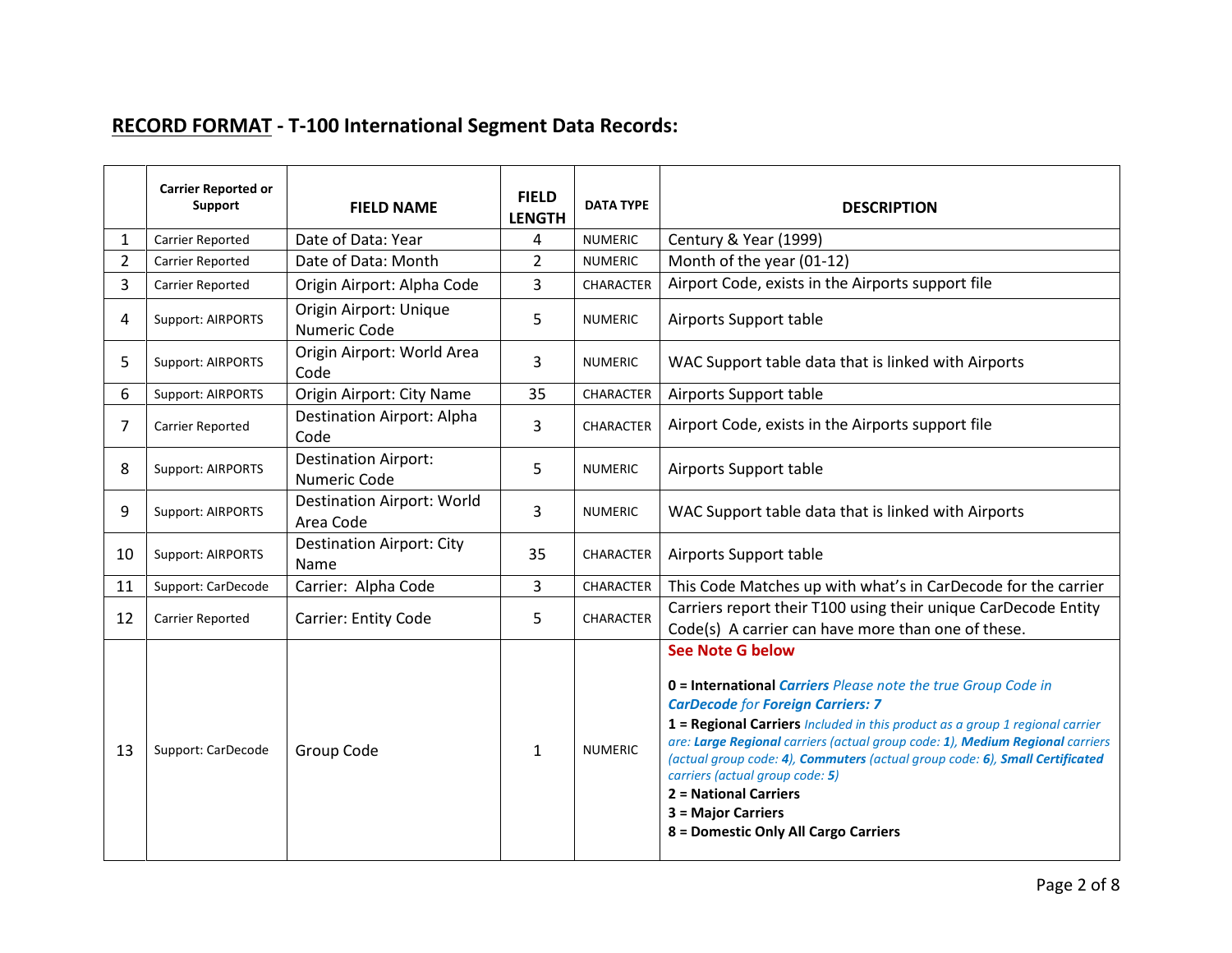| 14 | In Sybase                                    | <b>Distance</b>                       | 5              | <b>NUMERIC</b>   | The great circle distance in statute miles between the Origin<br>and Destination airports.                                                                                                                                           |
|----|----------------------------------------------|---------------------------------------|----------------|------------------|--------------------------------------------------------------------------------------------------------------------------------------------------------------------------------------------------------------------------------------|
| 15 | Carrier Reported                             | <b>Service Class</b>                  | $\mathbf{1}$   | <b>CHARACTER</b> | See Note I below.<br>F<br>Scheduled Passenger/Cargo Service<br>G<br>Scheduled All Cargo Service<br>Non-Scheduled Civilian Passenger Service<br>L<br>P<br>Non-Scheduled Civilian All Cargo Service                                    |
| 16 | <b>Support File:</b><br><b>Aircraft Type</b> | Aircraft Type: Group                  | $\mathbf{1}$   | <b>NUMERIC</b>   | <b>See Note J below</b>                                                                                                                                                                                                              |
| 17 | Carrier Reported                             | Aircraft Type: Type ID                | $\overline{2}$ | <b>NUMERIC</b>   | <b>See Note J below</b>                                                                                                                                                                                                              |
| 18 | Carrier Reported                             | Aircraft Type: Configuration          | $\mathbf{1}$   | <b>NUMERIC</b>   | <b>See Note J below</b><br>$1$ = Passenger (with cargo in the belly)<br>$2 = ALL Cargo$<br>3 = Combi - Passenger/Cargo (where part of the upper deck is<br>configured to hold a cargo pod)<br>4 = Amphibious/Float - Passenger/Cargo |
| 19 | Carrier Reported                             | <b>Departures Performed</b>           | 5              | <b>NUMERIC</b>   |                                                                                                                                                                                                                                      |
| 20 | Carrier Reported                             | Departures Scheduled                  | 5              | <b>NUMERIC</b>   |                                                                                                                                                                                                                                      |
| 21 | Carrier Reported                             | Available Capacity: Payload<br>Pounds | 10             | <b>NUMERIC</b>   |                                                                                                                                                                                                                                      |
| 22 | Carrier<br>Reported                          | <b>Available Seats</b>                | 7              | <b>NUMERIC</b>   | Previously named First Cabin - Since 2002, Carriers only report<br>total available seats                                                                                                                                             |
| 23 |                                              | No Longer Reported: Middle<br>Cabin   |                |                  | Since 2002, this field is Zero                                                                                                                                                                                                       |
| 24 |                                              | No Longer Reported: Coach<br>Cabin    |                |                  | Since 2002, this field is Zero                                                                                                                                                                                                       |
| 25 | Carrier<br>Reported                          | Passengers Transported                | $\overline{7}$ | <b>NUMERIC</b>   | Previously named First Cabin - Since 2002, Carriers only report<br>total passengers transported                                                                                                                                      |
| 26 |                                              | No Longer Reported: Middle<br>Cabin   |                |                  | Since 2002, this field is Zero                                                                                                                                                                                                       |
| 27 |                                              | No Longer Reported: Coach             |                |                  | Since 2002, this field is Zero                                                                                                                                                                                                       |
|    |                                              | Cabin                                 |                |                  |                                                                                                                                                                                                                                      |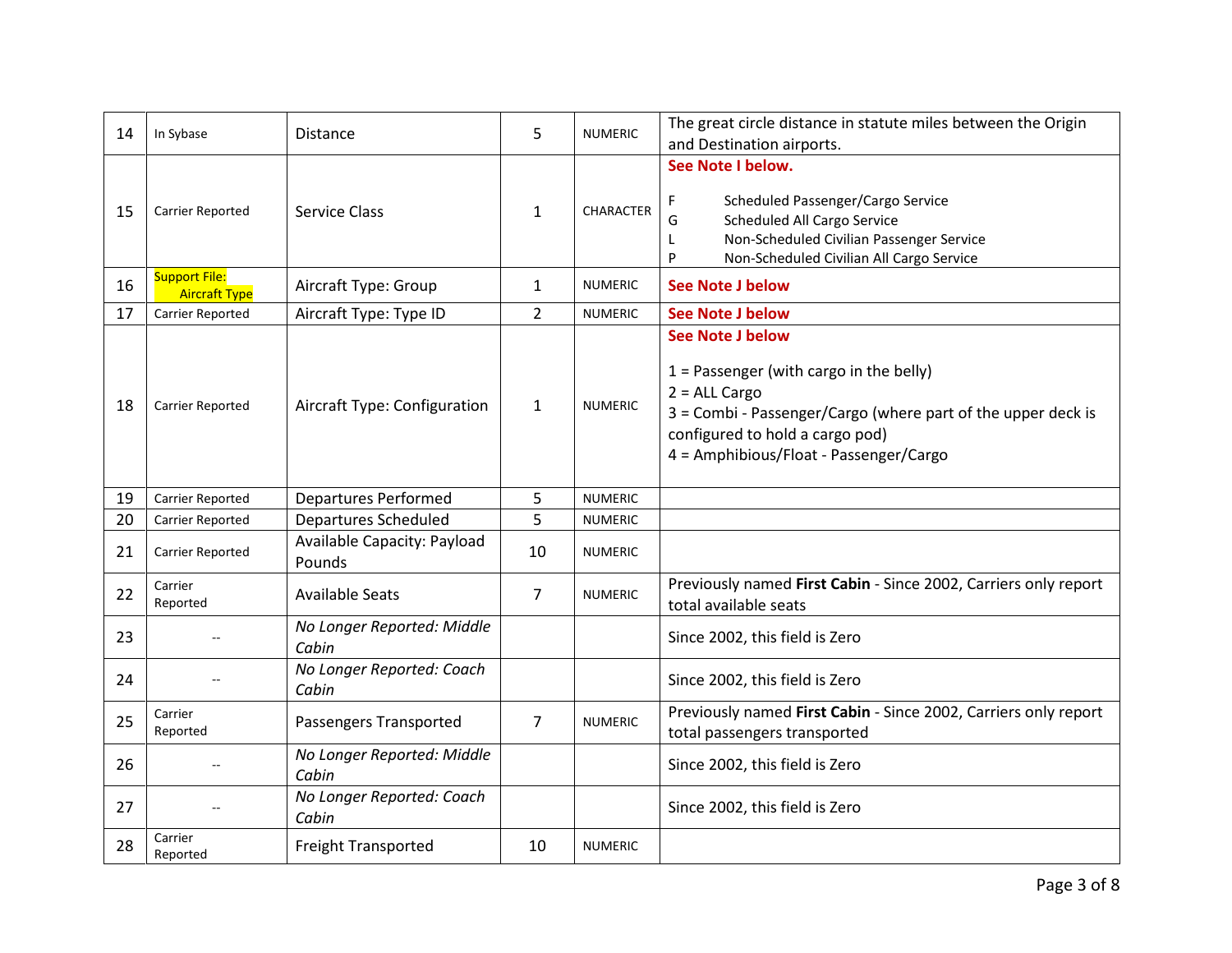| 29 | Carrier<br>Reported | Mail Transported                 | 10 | <b>NUMERIC</b> |                                |
|----|---------------------|----------------------------------|----|----------------|--------------------------------|
| 30 | Carrier<br>Reported | Ramp – Ramp in minutes           | 10 | <b>NUMERIC</b> | <b>Elapsed Time in Minutes</b> |
| 31 | Carrier<br>Reported | Airborne – in minutes            | 10 | <b>NUMERIC</b> | <b>Elapsed Time in Minutes</b> |
|    | Support: CarDecode  | <b>Carrier's World Area Code</b> |    | <b>NUMERIC</b> | See Note P below.              |

#### **NOTES - DB28IS - International Segment Data:**

- A. **Airport Alpha Code:** The three letter code identifying the airport is reported by the air carriers. This code is used in all of the major airline reservation systems and is recognized by the International Air Transport Association (IATA). Refer to OAI's **Airports Support data** for more information about this data.
- B. **Airport Numeric Code:** A five-digit code which corresponds to the alphabetic name spelling of the principal city served by the airport. Airports that share service at a particular city will therefore have identical numeric codes. The number is used primarily for sorting records by city name and for grouping multiple airports within a city. Refer to OAI's **Airports Support data** for more information about this data.
- C. **World Area Code:** A three-digit code which specifies in what area of the world a city is located. The first digit represents a major geographic area, such a "0" for the United States, "4" for Europe, etc. The last two digits represent a specific subdivision of the major geographic area, such as a state or a country. Refer to OAI's **World Area Codes Support data** for more information about this data or contact the Office of Airline Information at the address listed on the cover for a complete list of these area codes.
- D. **City Name:** The name of the principal city served by this airport. Refer to OAI's **Airports Support data** for more information about this data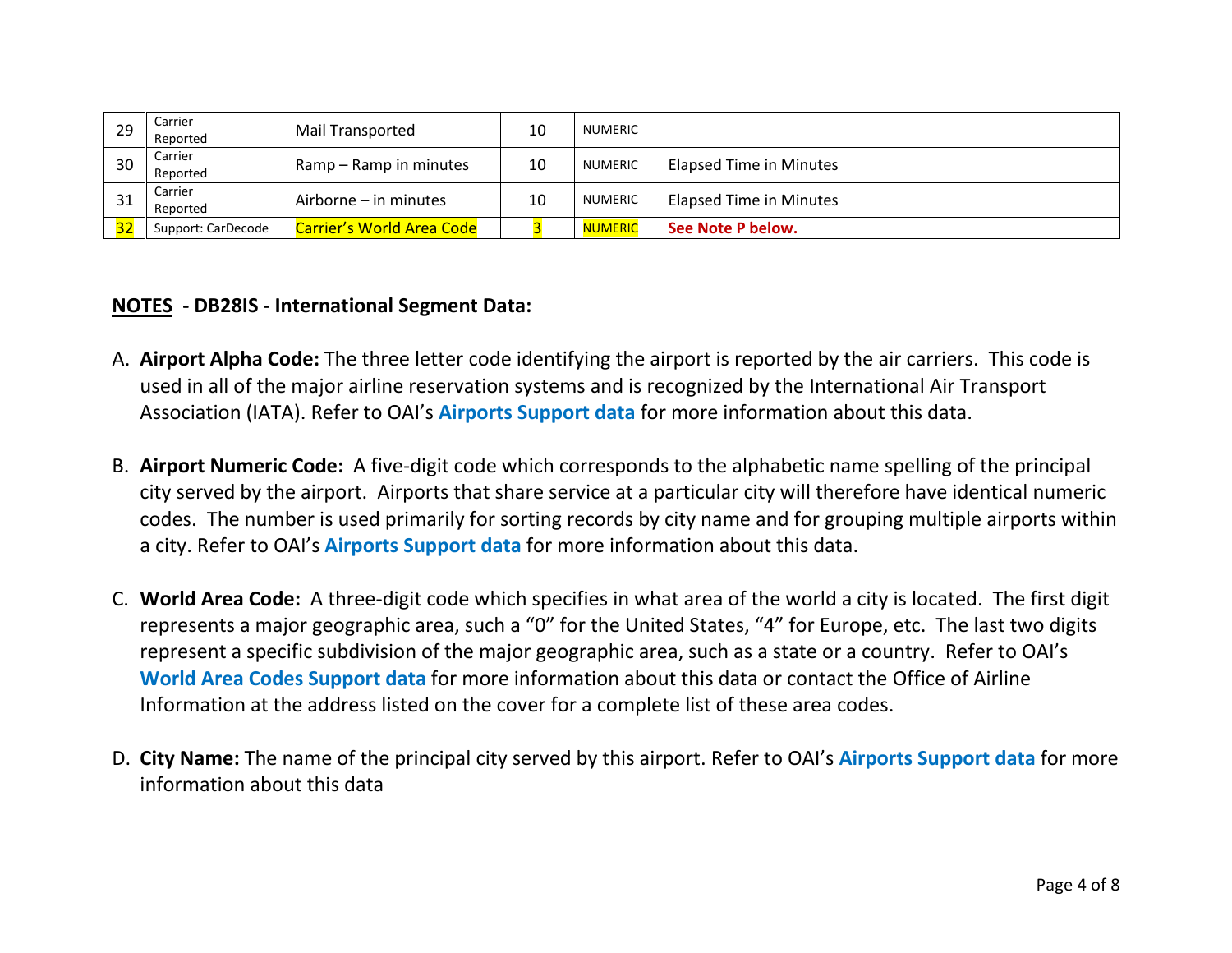- E. **Carrier Alpha Code:** The 2 character IATA code or 3-character DOT assigned code used to represent the carrier reporting these data to the DOT. Refer to OAI's **CarDecode Support data** for more information about this data
- F. **Carrier Entity Code:** These five-character codes are used by the air carriers to report their Traffic data. The codes are assigned by DOT, to each air carrier and they are used primarily for DOT reporting purposes. For large certificated carriers, the entities are used to separate reporting of the Domestic, Atlantic, Latin America, and Pacific operations of each air carrier. For Non-US air carriers, the middle three digits of this code were once used to identify the country of origin of the air carrier. Since automation of OAI's carrier information data these codes are system generated and no longer have the WAC for foreign carriers. The carrier WAC is added to the end of each record in this product. Refer to OAI's **CarDecode Support data** for more information about this data or contact the Office of Airline Information at the address listed on the cover for a complete list of carrier entity codes.
- **G. Carrier Group Code:** This numeric code drives the reporting requirements for air carriers. It varies for U.S. carriers who are large certificated carriers and is determined by their revenues the previous year – unless the carrier is a domestic ONLY all-cargo. Domestic ONLY All-Cargo carriers are assigned the Carrier Group Code 8.

For whatever reason, historically, the DB28's have been generated using an alternate Carrier Group Code for foreign and regional carriers. The list of group codes included in this product are listed below, along with those that are converted from the true carrier group codes:

- o **International Carriers – 0** Please note the true Group Code in **CarDecode** for **Foreign Carriers: 7**
- o **Regional Carriers – 1** Included in this product as a group 1 regional carrier are: **Large Regional** carriers (actual group code: **1**), **Medium Regional** carriers (actual group code: **4**), **Commuters** (actual group code: **6**), **Small Certificated** carriers (actual group code: **5**)
- o **National Carriers – 2**
- o **Major Carriers – 3**
- o **Domestic Only All Cargo Carriers – 8**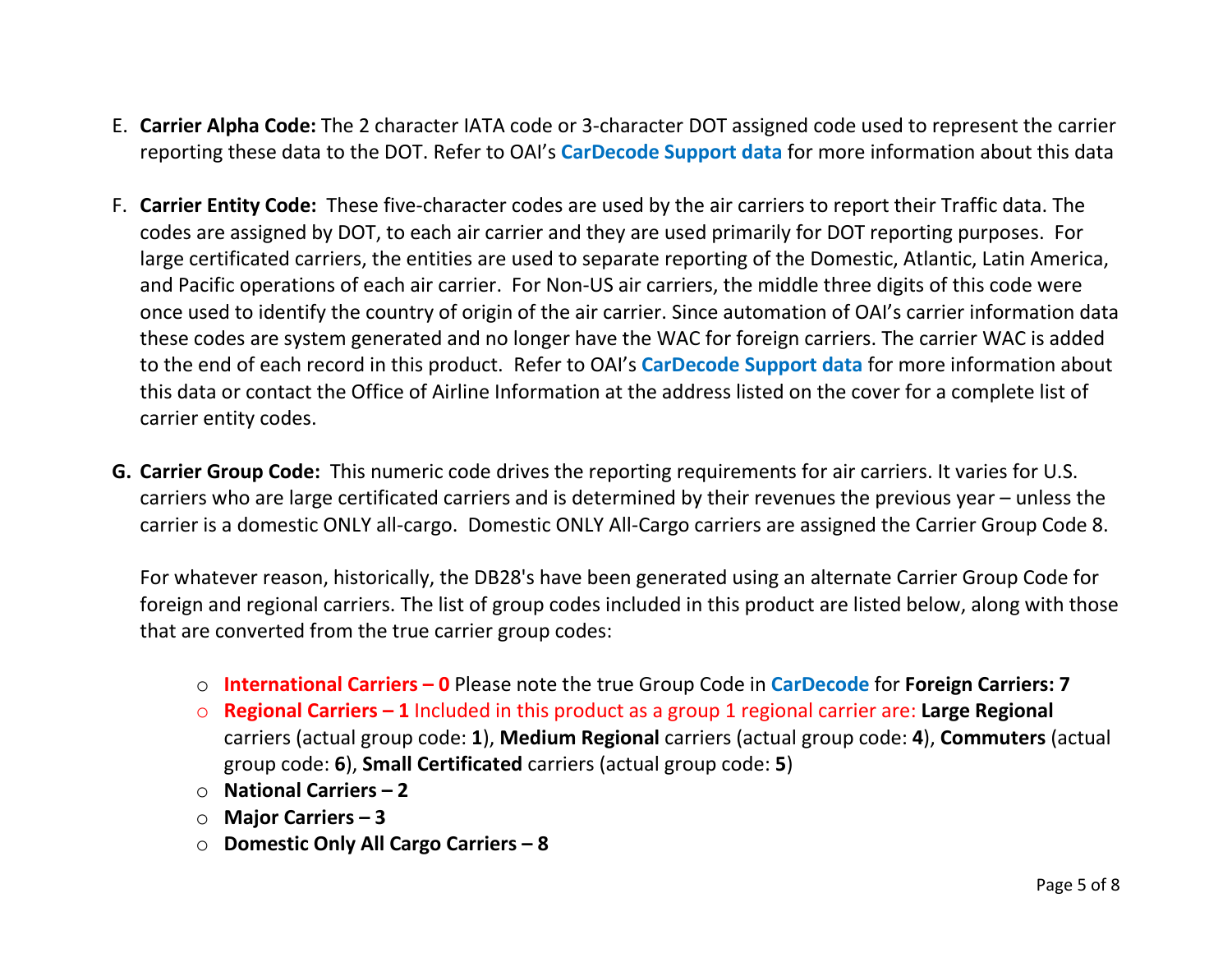*Note: NOT included in this product file are carriers who report T100 data as a group 9 which identifies them as an Essential Air Taxi. These carriers only report T100 data for the period of their contract with DOT to provide service between two communities*

Refer to OAI's **CarDecode Support data** for more information about this data

- H. **Distance:** This number is NOT reported by the carrier but is calculated by an OAI application of the great circle distance in statute miles between the Origin and Destination airports.
- **I. Service Class:** The Service Class Code reported by the air carriers refers to the class of service used to carry passengers, freight and mail. *This data product does NOT include Military or Humanitarian Service Classes*
	- F Scheduled Passenger/Cargo Service
	- G Scheduled All Cargo Service
	- L Non-Scheduled Civilian Passenger Service
	- P Non-Scheduled Civilian All Cargo Service

#### **J. Aircraft Type and Configuration:**

The aircraft type reported by the air carriers identifies the type of aircraft operated for the non-stop segments reported. Refer to OAI's **Aircraft Support data** for more information about aircraft types.

- 1. Aircraft **Group** Code. This code indicates the general category of aircraft type reported. This Code MUST be taken from the AIRCRAFT TYPES FILE, AIRCRAFT GROUP.
- 2. **Aircraft Type ID** Code. This code indicates the specific make and model of the aircraft. This is the 3 character aircraft type ID code reported by the Carriers.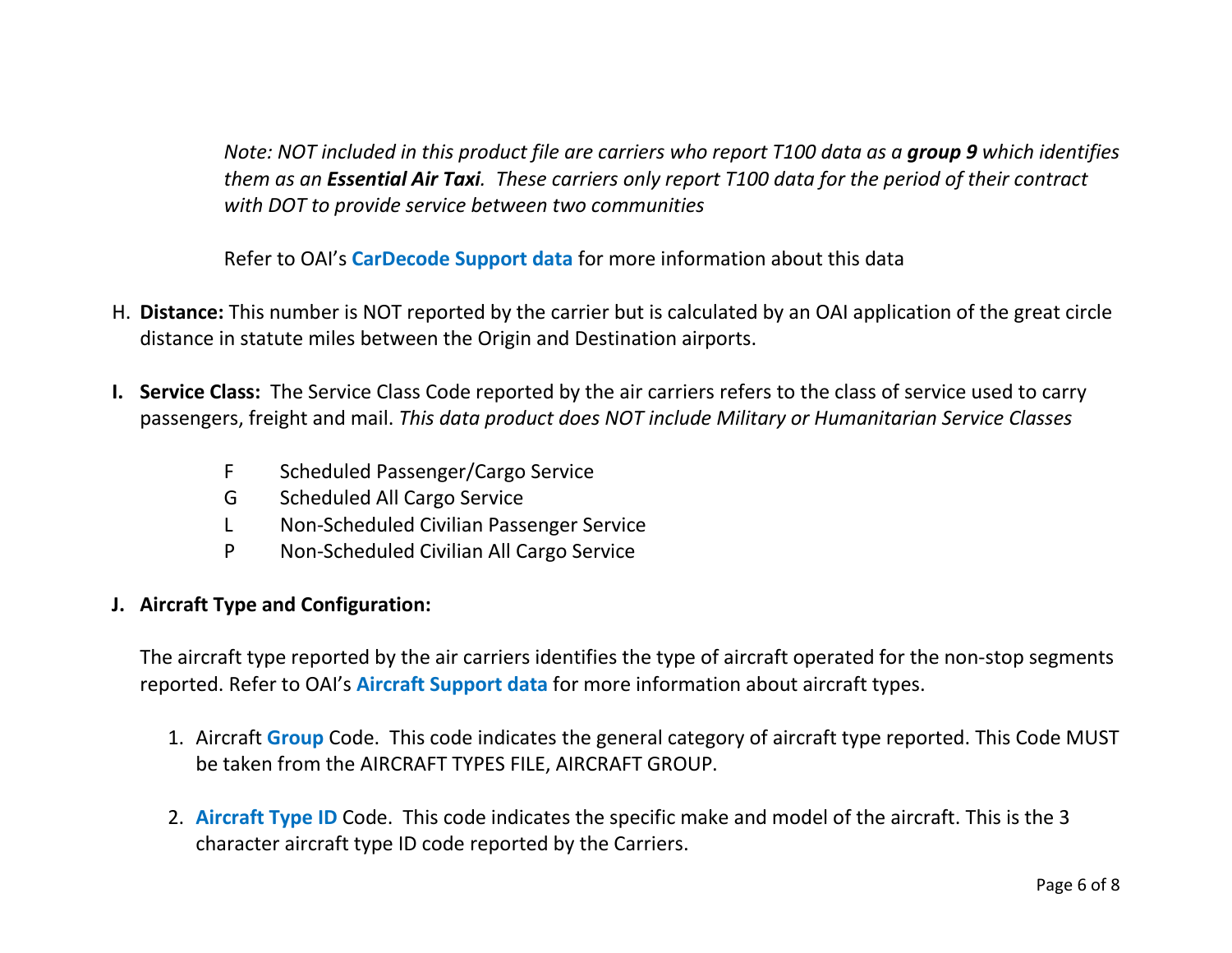### 3. Cabin **Configuration** Code

 $1$  = Passenger (with cargo in the belly)

2 = ALL Cargo

- 3 = Combi Passenger/Cargo (where part of the upper deck is configured to hold a cargo pod)
- 4 = Amphibious/Float Passenger/Cargo

#### **K. Departures (Revenue Departures) reported by the air carriers:**

- 1. The number of revenue aircraft **departures performed** in revenue scheduled service, including extra sections.
- 2. The number of aircraft **departures scheduled**, whether or not actually performed. This field is not applicable for foreign air carriers, and contains a value of zero.

#### **L. Available Capacity reported by the air carriers:**

- 1. **Available Capacity-Payload** reflects the total available capacity for passenger, freight, and mail applicable to the aircraft with which this flight is performed.
- 2. **Available Seats** reflect the actual number of seats for sale, excluding those blocked for safety and operational reasons.
- M. **Passengers are NO LONGER reported by Cabin Identification:** All classes of Passenger data are consolidated into one reported field. The Middle and Coach Cabin fields defined on this product are kept for historical purposes and will contain a value of zero.
- N. **Mail:** Foreign carriers do not report transported mail. This field will contain a value of zero for those carriers.